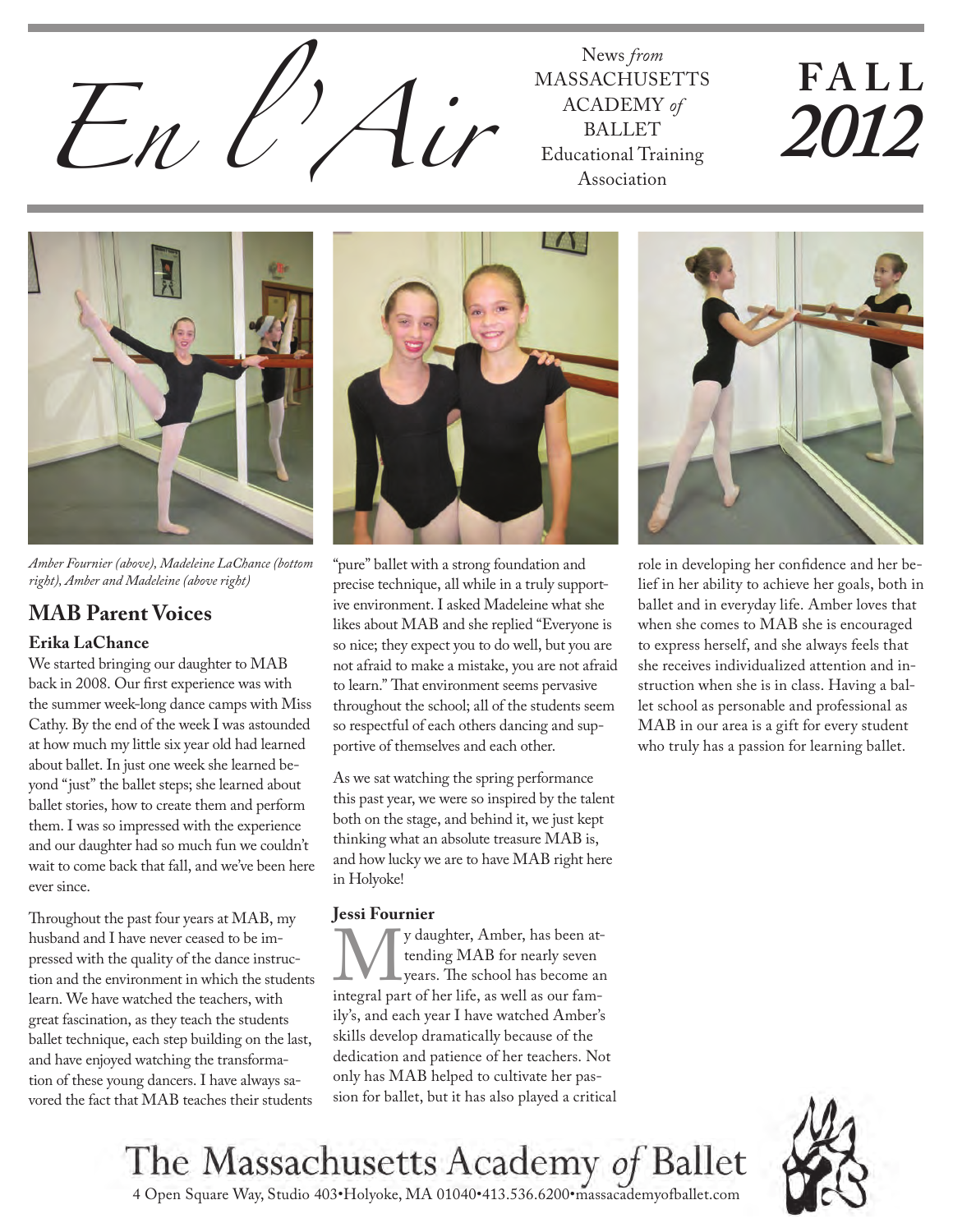# *En L'Air*

t the Massachusetts Academy of Ballet we strive to inspire and challenge each and every student from year to year. As we begin our eighth year, we acknowledge the many accomplishments of our students, from those who are inspire and challenge each and every student from year to year. As we begin our eighth year, we acknowledge dancing professionally to others who are continuing their dance studies at ballet academies and college programs, as well as the students who have studied with us for years but decided to pursue other interests. Regardless, we hope that in each student our teaching has fostered a love of dance and the discipline and drive to succeed in whatever they choose to do.

On the cover of this issue we are featuring two families who have been at MAB for many years, and offer insights on the training and philosophy of our school. There is also a calendar of events, reflections on summer programs, alumni news and an array of photos from our spring performance, summer program, summer conferences and fall rehearsals. We return to Barnes and Noble in November and are already rehearsing Nutcracker & Sweets for our performances at Wistariahurst! Please call and reserve your ticket now!

We wish to thank all our past and present board members, volunteers and teachers, as well as our many supportive parents.

With each new year, we are happy to see both new and returning faces. It is a joy to work with each and every student as they grow, progress and embrace the art of ballet.

Sincerely,

Rose and Charles Flachs

*Thank you* to the individuals, organizations, and businesses who donated so generously to MABETA's 3rd Annual Silent Auction!

Gretchen Lytle Big Y Foods, Inc. The Majestic Theater Springfield Symphony Orchestra Claudette Lambert Peterson Yankee Pedlar Inn River Valley Market The Odyssey Bookshop Mimi's Creations Divina Acker Anonymous MAB Parent MIFA Victory Theatre Anne & Jesse Lytle New Century Theatre Children's Museum at Holyoke Delaney's Grill & The Mick The Claw Foot Tub Timna Tarr Jacob's Pillow

Neil Homstead Greater Holyoke YMCA Eighty Jarvis Restaurant Enchanted Circle Theater Sutter's Jewelry Mt. Tom's Homemade Ice Cream Whitestone Marketing Group and Go Graphix Vega Yoga & Movement Arts Tavern on the Hill Serene Salon & Spa Wistariahurst Museum Holyoke Rows

It's All About Me Joe Bullock Elegant Knits /Deb Gauthier Springfield Museums Deborah & Matt Haas Ralph & Susan Chamberlain

## **Honors for Rose Flachs at CORPS de Ballet International Conference**



*Rose Flachs and Alonzo King*

Sose and Charles Flachs are founding members of the Council<br>of Organized Researchers of Ballet, an organization dedi-<br>cated to the development, exploration, and advancement of<br>ballet in higher education. of Organized Researchers of Ballet, an organization dedicated to the development, exploration, and advancement of ballet in higher education.

This year, the CORPS de Ballet International's annual conference was hosted by Jacob's Pillow Dance Festival, and was attended by MAB faculty Cathy Johnson and guest artist, Matisse Madden.

The CORPS de Ballet's 2012 Lifetime Achievement Award was presented to Alonzo King of LINES Ballet, and the Annual Outstanding Service Award was given to Rose Flachs for her volunteer work for the CORPS. This is the second time Rose has received this award.

Charles Flachs is also a two-time recipient of the award.

The conference included master classes by Anna Marie Holmes and Cynthia Harvey as well as many interesting and invigorating presentations and discussions. Next year's conference is June 19-23 in Paris, France. www.corps-de-ballet.org







*Photos, clockwise from left: Charles and Rose Flachs with Rose's award, Rose with Matisse Madden, and Rose with Cathy Johnson at Jacob's Pillow's Ted Shawn Theatre*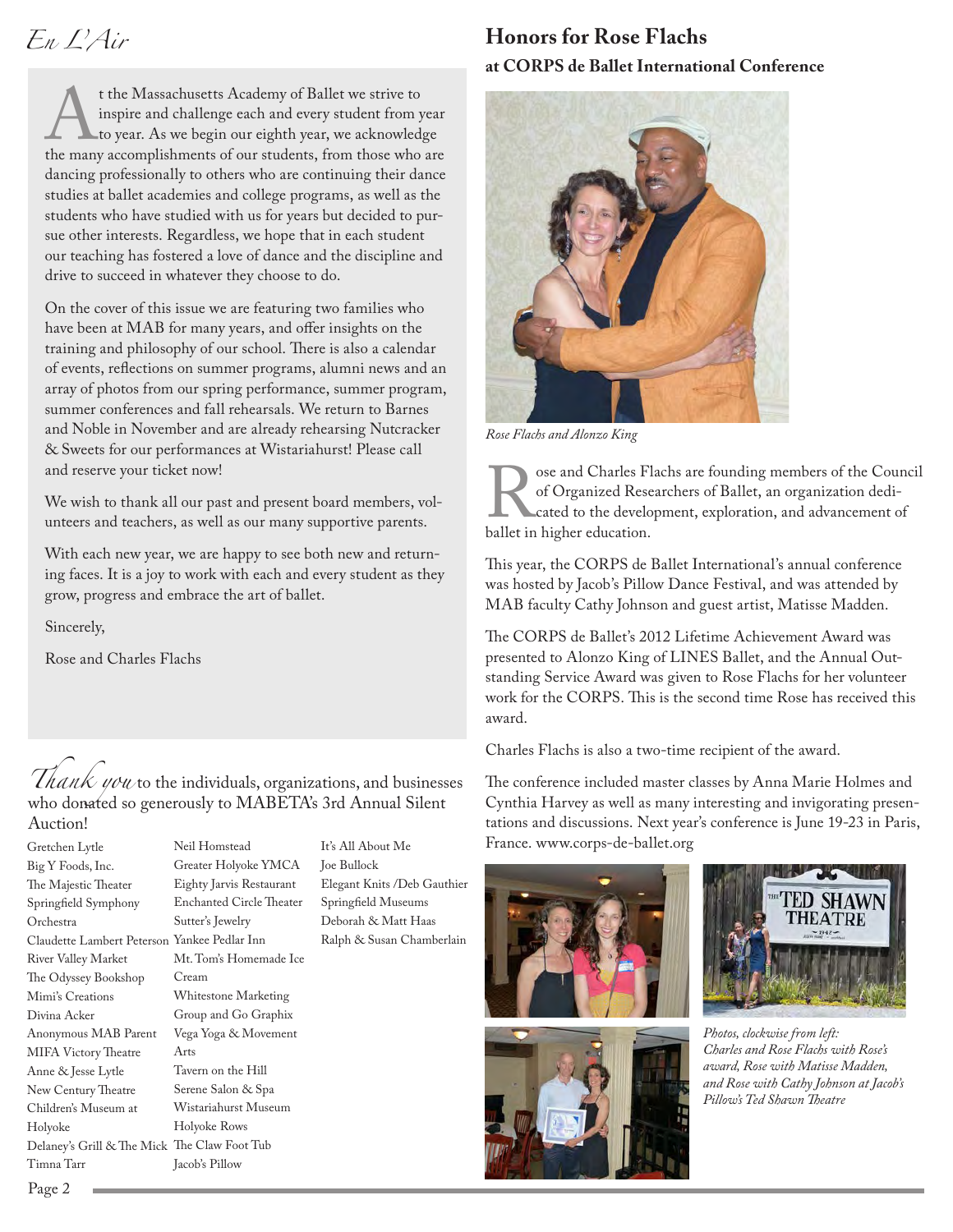## News *from* MASSACHUSETTS ACADEMY *of* BALLET Educational Training Association • Fall 2012

## **Alumni Updates**

**KELSEY CHAMBERLAIN** is a senior at Mercyhurst College and is creating her portfolio for auditioning this spring. Kelsey will return to MAB to perform the role of the Sugar Plum Fairy in our *Nutcracker & Sweets*.

![](_page_2_Picture_3.jpeg)

**CONNIE FLACHS** is performing the role of Aurora in *Sleeping Beauty* with the Grand Rapids Ballet Company. She also performed in David Parson's *The Envelope* for the announcement for the Grand Rapids Art Prize and in Twyla Tharp's *Sinatra Songs* for the "Bravo Attila" event! Congratulations Connie!

**DAN GRZELAK** is dancing with Colorado Ballet's Studio Company, the second Company of Colorado Ballet. He performed in their production of *Sleeping Beauty* and is in rehearsal for the *Nutcracker*. Congratulations Dan!

### **2012-2013 MABETA Members**

Izzy Luu-Li Haas Emlyn Fenwick-Homstead Anna Lally Erica Maillet Louisa Rader

**KARA JOHNSON** currently lives in Basel, Switzerland, where she has been taking ballet classes at Theater Basel, taught by company members of the Basel Ballet. Kara also has been training at, and will perform with, the Basel Dance Academy, under the direction of former Basel Ballet soloist Galina Gladkova-Hoffmann.

**MATISSE MADDEN** is performing the *Nutcracker* with the Hartford City Ballet at the Wadsworth Antheneum, December 22 at 6pm. She is dancing the role of Dew Drop.

**JACQUELINE WURZER** is an apprentice with Ballet Theater of Maryland and busy rehearsing for the *Nutcracker*.

## **Massachusetts Academy**  *of* **Ballet Faculty**

Rose and Charles Flachs, Artistic Directors

Cathy Johnson, Pre-ballet Division and Adult Ballet

Debra Vega, Jazz and Tap

❀❀❀

Newsletter design and production: Loran Diehl Saito

![](_page_2_Picture_17.jpeg)

*MAB alumni perform in Sleeping Beauty productions: Connie Flachs as Aurora in Grand Rapids Ballet's production, and Dan Grzelak in Colorado Ballet's production*

![](_page_2_Picture_19.jpeg)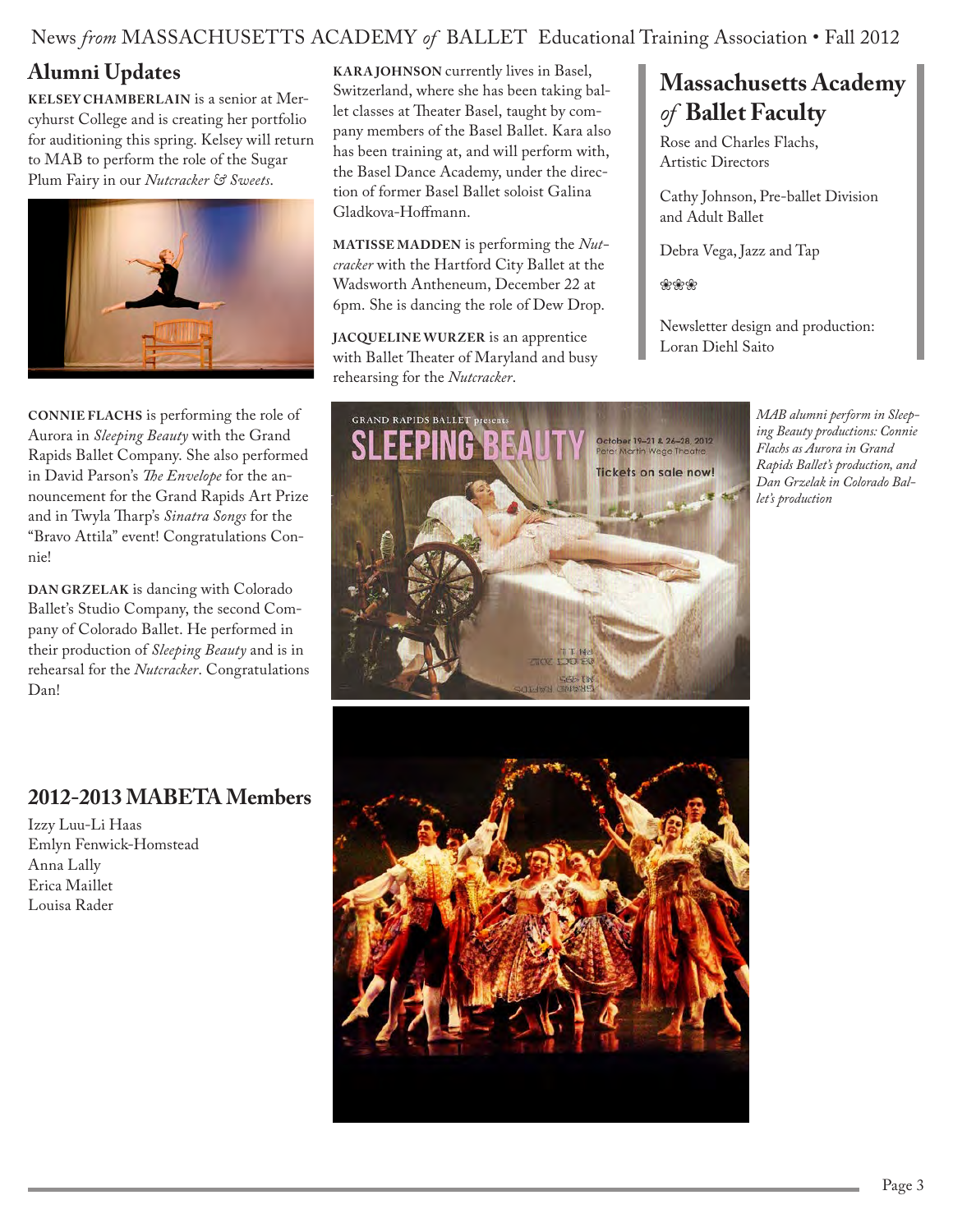# *En L'Air*

## **MABETA Board**

Andrew Butler Charles Flachs Rose Marie Flachs Deborah Haas Cathy Johnson Brittney Noble Navae Rodriguez Loran Saito MJ Wraga

## **Thank you MABETA donors!**

Dan Czitrom and Meryl Fingrutd Roland and Mary Haas Elizabeth Odell & Nancy Maynard Theodore Paradise Bruce & Cristine Rockwell Springfield Women's League for the Arts Holyoke Cultural Council Massachusetts Cultural Council

![](_page_3_Picture_5.jpeg)

![](_page_3_Picture_6.jpeg)

![](_page_3_Picture_7.jpeg)

![](_page_3_Picture_8.jpeg)

![](_page_3_Picture_9.jpeg)

![](_page_3_Picture_10.jpeg)

![](_page_3_Picture_11.jpeg)

![](_page_3_Picture_12.jpeg)

![](_page_3_Picture_13.jpeg)

*Spring performance photos by Veronika Helmer and Charles Flachs*

Page 4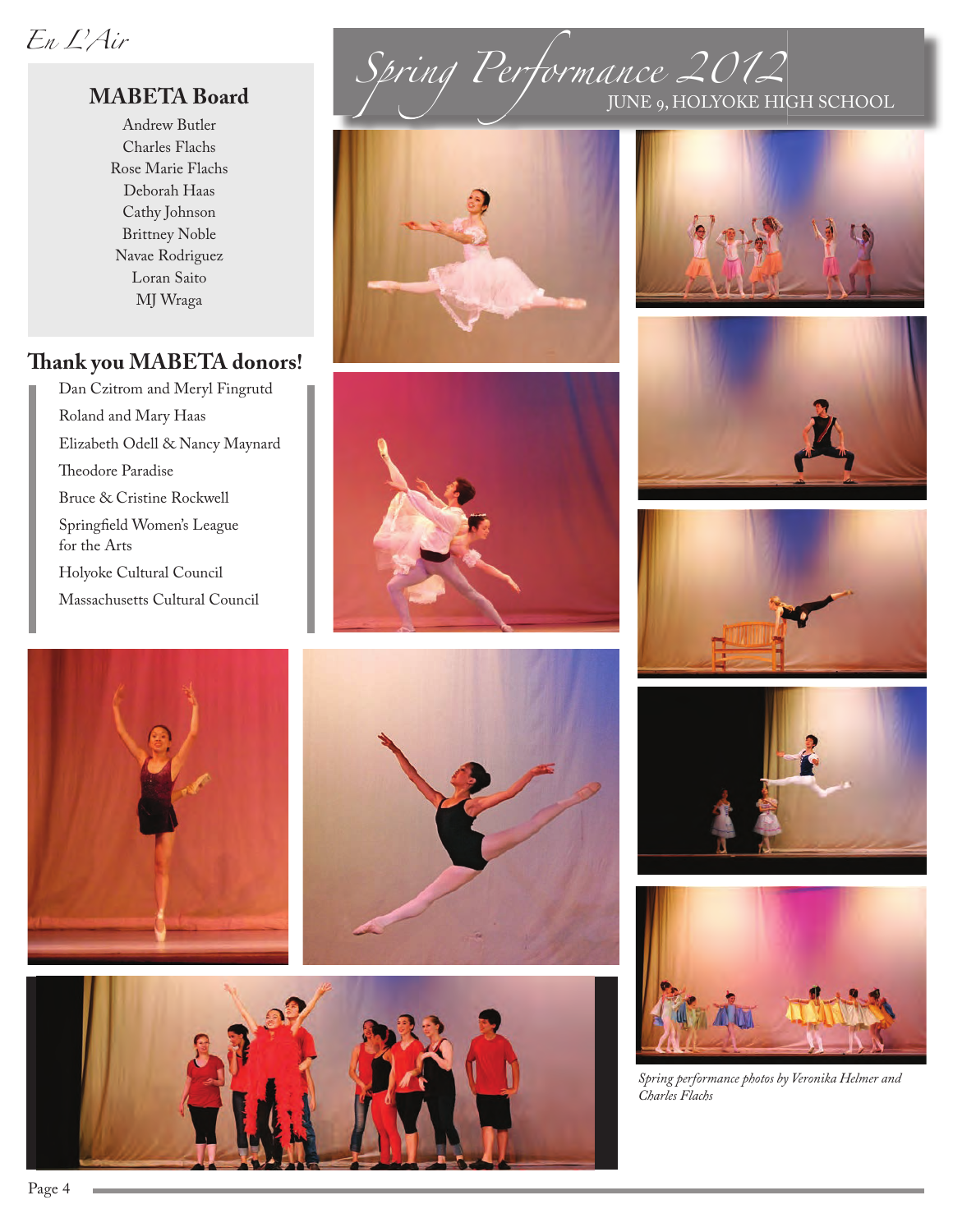News *from* MASSACHUSETTS ACADEMY *of* BALLET Educational Training Association • Fall 2012

![](_page_4_Picture_1.jpeg)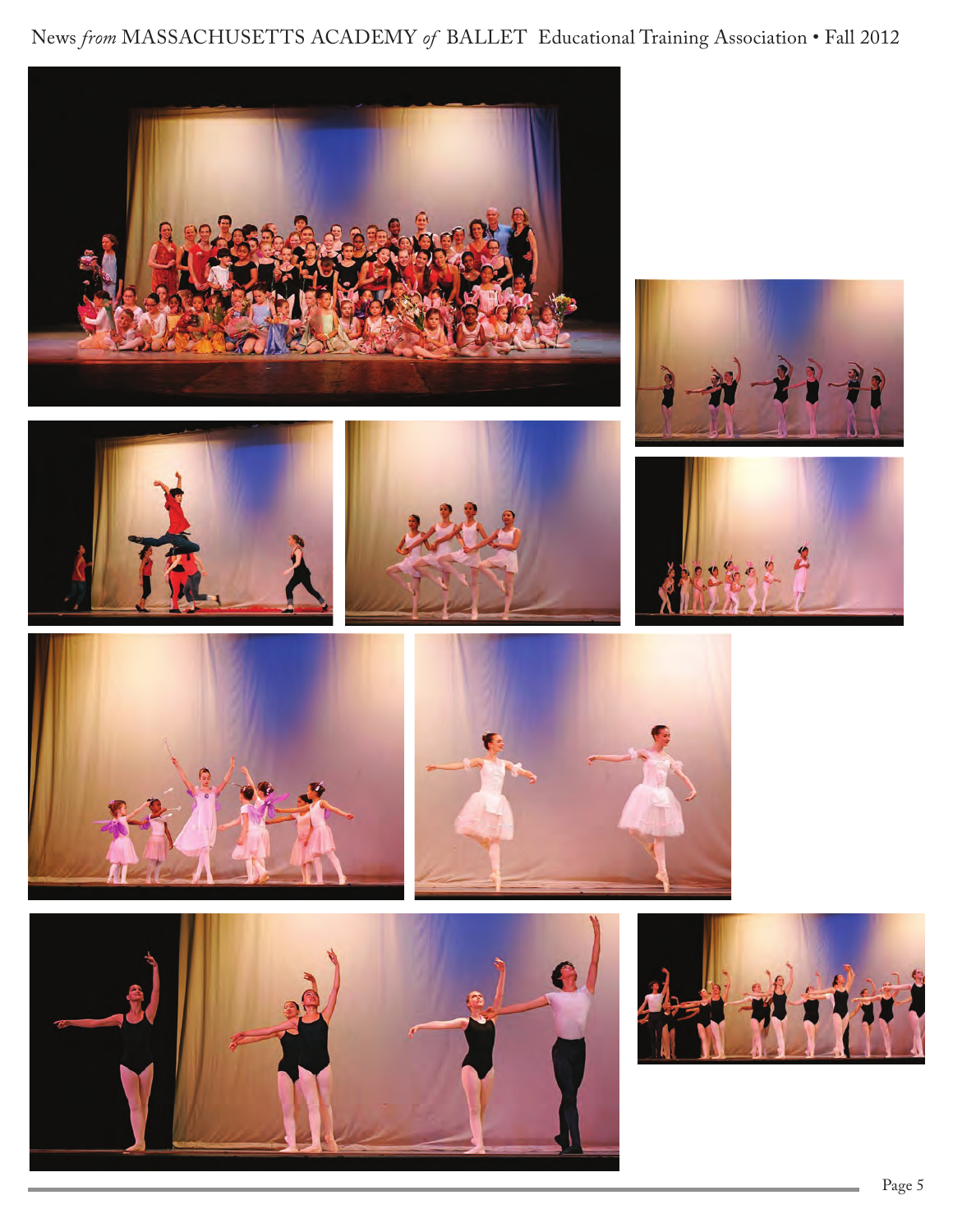*En L'Air*

*Summer Experiences 2012*

#### **e Faraway Land of Pennsylvania**

*by Louisa Rader*

ast summer I went down to Pennsylvania to spend two weeks with a host family and to dance in Pennsylvania<br>Academy of Ballet's summer intensive provania to spend two weeks with a host family and to dance in Pennsylvania gram. The experience was unlike anything I have ever done before. I was surrounded by unfamiliar people and places, and was thrown in the deep end. When I began my first day, I realized that PAB was very similar to Massachusetts Academy of Ballet, just larger. There was nothing to worry about. There were a couple of other dancers from MAB, and I knew a few PAB dancers who had come up to Massachusetts before. Another unnecessary worry I had was that the teaching style would be startlingly different than what I am used to. In PAB, there are a few differences, though the basic teaching style was similar to MAB's. I walked around the town of Narberth, where PAB is located, several times and enjoyed both the dance store in town and the Japanese store across the street.

The entire experience was incredible, though meeting all the people was what made the trip so special. I made many friends in Pennsylvania and loved the host family I stayed with. The Duncombes were very nice and welcomed me into their family. I became more independent, while still having the comfort of a family and people being there for me. I loved going down to Pennsylvania and making so many friends. That was an incredible experience and it is something I will never forget.

![](_page_5_Picture_6.jpeg)

### **Freedom and Training**

*by Emlyn Homstead-Fenwick, with Izzy Luu Li Haas*

![](_page_5_Picture_9.jpeg)

ast summer Izzy and I had the amazing opportunity to dance at the<br>Pennsylvania Academy of Ballet in<br>Narberth with Mr. and Ms. White. It isn't ing opportunity to dance at the Pennsylvania Academy of Ballet in Narberth with Mr. and Ms. White. It isn't the first time either of us have been away from home, but it was definitely a new experience. The freedom, training, and teachers were the best parts about the trip. Izzy was there for three weeks, and I went for two. Izzy would definitely stay for more than three weeks next time, as would I. Staying with a host family was great for both of us, as well as being able to stay together. It was a comfortable way to be away from home without having to worry. Plus we were doing too many fun things to think about being homesick. We came home every night and fell fast asleep, on the couch, floor, kitchen chairs, and occasionally where we were supposed to, in our beds.

Everyone in Pennsylvania was wonderful to us. We stayed with the Dyals who were incredibly warm and welcoming. When I joined their household on the second week, I felt right at home. Personally, Izzy and I think Ms. Dyal deserves an award for feeding three dancers. We went through a lot of food. Meg's brother Brennen was also very nice, even if he did finish our grapefruit juice. Also in the Dyal family were three fabulous and cuddly dogs: Lola, Brody, and Bentley.

Everyone at the studio was also welcoming. We made a lot of wonderful friends, and played some pretty intense board games dur-

ing our breaks. The teacher were very kind, and we both improved a lot. Their critiques were always helpful and informative, and the classes were always fun to take, even if we did crawl down the stairs some mornings because we were so sore. We were both taking four to five classes a day—morning class, two regular technique classes, variations or partnering, and either jazz, pilates, or gyro as the last class of the day, Monday through Wednesday. Thursday was movie night. We watched *Corsaire* and *Flames of Paris,* to name a few. One of the highlights for us at PAB was dancing with live piano. It really helps to connect to the music, and Tanya, the pianist, was very nice. The Whites were very inspirational teachers, and had amazing stories to tell.

Now, of course, because Izzy and I love food, we feel the need to talk about the fantastic food in Pennsylvania. In Narberth, across the street from the studio was a little store called Mido, where we would frequently buy lunch. Also in Narberth was a pizza place, and a corner store with good drinks. We also went to Handles, a delicious ice cream shop, which also sold delicious soft pretzels. However, above all was a little French bakery, with mini Nutellas and the absolute best mango smoothies ever (Mrs. White's favorite). We brought my step mom there when she picked us up, and we are still trying to find the type of juice used to make the smoothies so we can make them at home. If we can't, we will have to endure the drive south to Narberth to get mango smoothies, not to mention see all the wonderful people we met.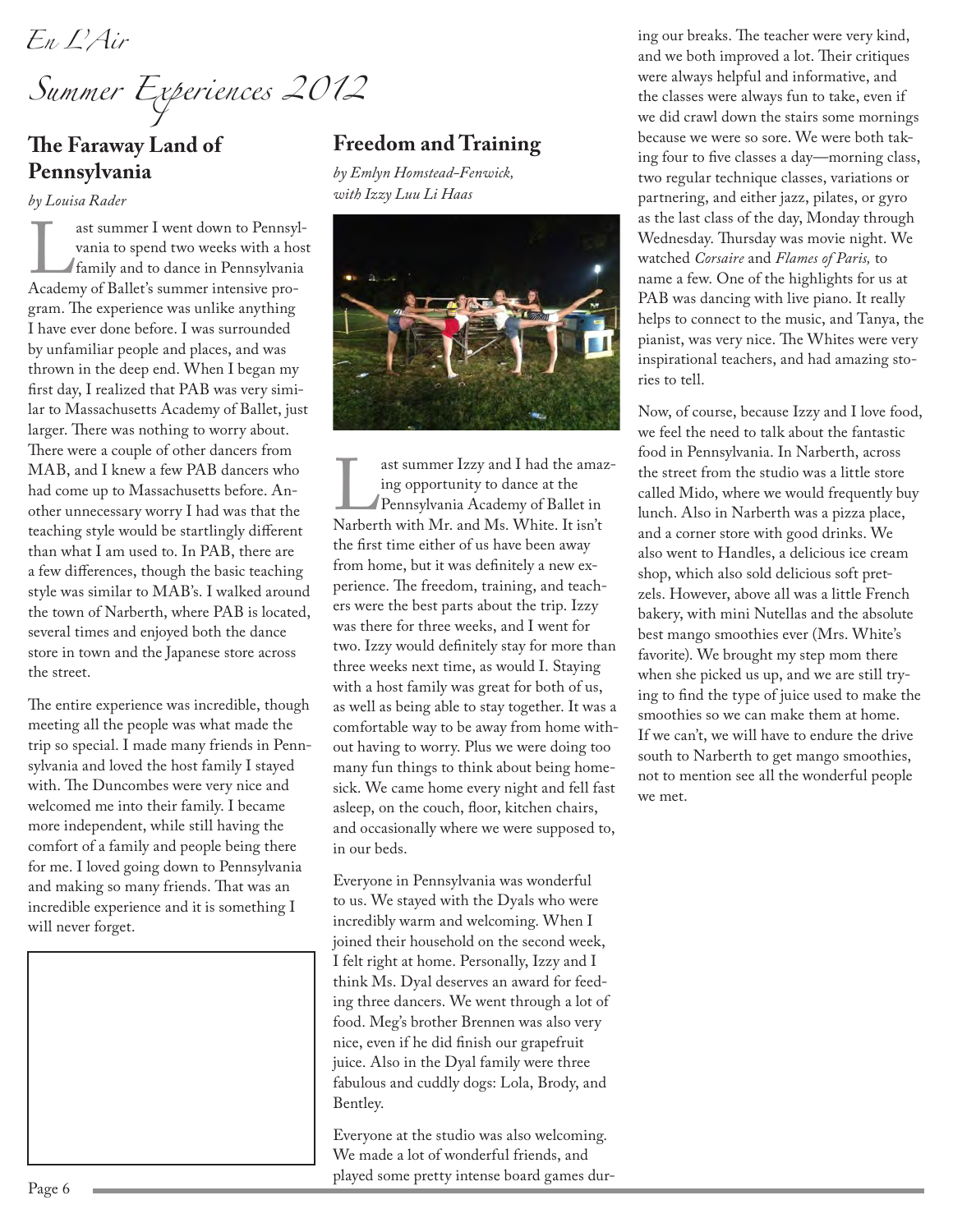### News *from* MASSACHUSETTS ACADEMY *of* BALLET Educational Training Association • Fall 2012

## **Whirlwind to Winnipeg**

*by Loran Diehl Saito*

It iving 1,800 miles from home in a for-<br>
eign country? Sure. Performing un-<br>
der the direction of a living legend of<br>
dance? No sweat. Writing an article for *En* eign country? Sure. Performing under the direction of a living legend of *L'Air?* Now *that* is stressful. Or so says Liam Saito, so this article is written by his mother, from my point of view.

A year ago at this time, we never imagined that we would have one less kid in our household, but Liam's journey really began last fall, when he launched his preparations for the Youth America Grand Prix Competition with Rose and Charles. After a successful performance at the regional competition in Torrington, CT, Liam went on to New York, where he met some of the best young men dancers from around the world. Although he did not advance in the competition, Liam was tapped by the director of the Royal Winnipeg Ballet School (Canada), who offered him a scholarship to participate in the school's summer intensive.

Just after his 15th birthday, Liam began his summer with two weeks at Pennsylvania Academy of Ballet, where he enjoyed re-connecting with the Whites and other teachers there. He felt he learned a lot, and was warmed-up and ready when I drove him straight from Narberth, PA to La Guardia Airport, from which he flew alone for the first time to Winnipeg.

Liam spent four weeks at RWB School's summer intensive and greatly enjoyed the new experience of taking class with a large group of guys his age. Around the 3rd week of the program, RWB School Director Arlene Minkhorst began calling parents to inform them if their child had been selected to enroll in the school's year-round Professional Division. I received one of those calls with a mixture of pride, excitement, and shock at the idea of Liam being so far away.

After many phone calls and e-mails negotiating financial aid and getting used to the idea, and with Liam's assurance that this was the right place for him to be, we made the commitment for him to continue at RWB School in the fall.

Liam was very happy to return to MAB and spend the last three weeks of the summer intensive with the friends he has danced with since he was five years old.

Liam's grandmother and I joined him on his trip to Winnipeg and helped him settle into his dorm room, registering him for his classes at the Collegiate (high school division) of the University of Winnipeg, and saying goodbye two days later.

Shortly after he arrived, Liam was called for an audition with Twyla Tharp, who was in town to produce her new ballet *The Princess and the Goblin,* co-commissioned by RWB and Atlanta Ballet (Atlanta premiered it in February). The cast featured company dancers, with guest star Paloma Herrera, principal dancer of American Ballet Theater. A cast of children included roles for two teenagers—one boy and one girl. After two weeks of auditions, Twyla finally selected Liam and one of his classmates (double-casting) for the role of the teenaged boy. Liam performed in four of the six shows when the ballet opened October 17-21.

Even though it made for an extremely challenging and intense start to his experience in Winnipeg, Liam was grateful for the chance to work with Twyla Tharp and the RWB Company. He said, "Twyla's choreography is interesting and she is interesting to work with. She's demanding but also gentle and interested in dancers as individuals." In addition to the group choreography, Liam had a short solo and a pas de deux with a female classmate. He noted that Twyla customized the solos according to the dancers she was working with—for example, his solo was a little different than that of the other boy dancer in the same role.

Liam says, "My role was pretty small, but

it was great working with Twyla and a really awesome cast. The dancers at RWB are phenomenal. The U.S. companies I have seen have flashy superstars, but I'm impressed with the way RWB's company is so cohesive and works so well together."

Now that the show is over, Liam is finally getting a taste of what regular life at RWB School is like. His classes at RWB include Men's ballet, Men's Coaching, Men's Strength Training, Repertoire, Modern, Art, and Music. At The Collegiate, he takes Math, Science, and English classes (this is his first school experience of his life, so he is getting used to the homework and tests!)

Liam feels he made a good decision in going to Winnipeg because of all the opportunities afforded to him as a young male dancer in the company of peers. He was recently invited to set technical, artistic, personal and class goals against which he will be able to measure himself later in the year. He misses his MAB friends and teachers and looks forward to seeing them when he is home on breaks, and he wants to express his appreciation (as do his parents!) for all the care and training that Rose, Charles, Cathy, and Debra provide to their MAB students every day.